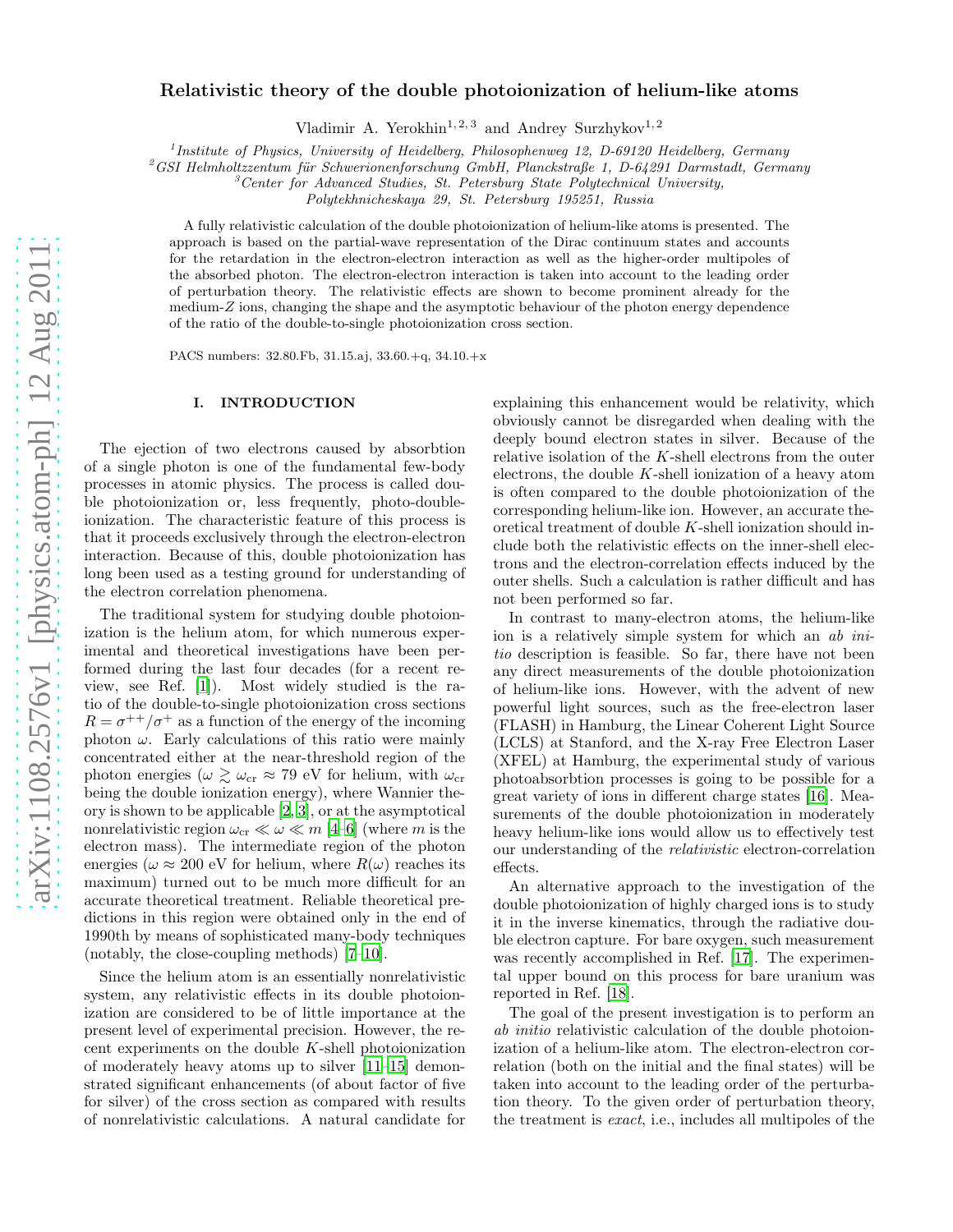absorbed photon, the retardation in the electron-electron interaction as well as the interaction of the electrons with the nucleus without any expansion in the binding field. The treatment is gauge invariant, both with respect to the gauge used for the absorbed photon and the gauge of the electron-electron interaction. The higherorder electron-correlation effects omitted are estimated by comparing the present numerical results with the experimental data available for helium.

The remaining paper is organized as follows. In Sec. [II](#page-1-0) we present a short summary of the relativistic formulas for the single photoionization, which forms the basis for our treatment of the double photoionization. In Sec. [III](#page-2-0) we describe the QED theory of the double photoionization to the lowest relevant order of the perturbation theory. Sec. [IV](#page-3-0) presents details of the calculation. Numerical results are presented and discussed in Sec. [V.](#page-4-0)

The relativistic units  $(h = c = m = 1)$  are used throughout this paper.

### <span id="page-1-0"></span>II. SINGLE PHOTOIONIZATION

In this section we summarize the relativistic formulas for the single photoionization, as they build the basis for the description of the double photoionization.

Differential cross section of the photoionization of a one-electron atom is

$$
d\sigma^{+} = \frac{4\pi^2 \alpha}{\omega} \left| \tau_{fi}^{+} \right|^2 \delta(\varepsilon_i + \omega - \varepsilon) \, d\mathbf{p},\tag{1}
$$

where  $\alpha$  is the fine-structure constant,  $\omega$  is the energy of the absorbed photon,  $\varepsilon_i$  is the initial (bound-state) energy,  $\varepsilon$  and  $\boldsymbol{p}$  are the energy and the momentum of the emitted electron, respectively,  $\varepsilon = \sqrt{m^2 + p^2}$ . The amplitude of the process  $\tau_{fi}^+$  is given by

$$
\tau_{fi}^{+} = \langle \mathbf{p}m | R_{\lambda} | \kappa_{i} \mu_{i} \rangle , \qquad (2)
$$

where  $|\kappa_i \mu_i\rangle$  denotes the initial Dirac bound state with the relativistic angular quantum number  $\kappa_i$  and its projection  $\mu_i$ , and  $|{\bf p}m\rangle$  is the wave function of the emitted electron. The general relativistic expression for the photon absorption operator  $R_{\lambda}$  is

$$
R_{\lambda} = \boldsymbol{\alpha} \cdot \hat{\boldsymbol{u}}_{\lambda} e^{i\boldsymbol{k} \cdot \boldsymbol{r}} + G\left(\boldsymbol{\alpha} \cdot \hat{\boldsymbol{k}} - 1\right) e^{i\boldsymbol{k} \cdot \boldsymbol{r}},\qquad(3)
$$

where  $\alpha$  is a three-component vector of the Dirac matrices,  $\hat{\mathbf{u}}_{\lambda}$  is the polarization vector of the absorbed photon, k is the photon momentum,  $\hat{k} = k/|k|$ , and G is the gauge parameter. In our treatment, all electron states are the eigenfunctions of the Dirac Hamiltonian, so the gauge-dependent part of  $R_{\lambda}$  vanishes identically. However, we keep the general gauge of the absorbed photon in actual calculations in order to check the numerical procedure.

The wave function  $|pm\rangle \equiv |pm\rangle$ <sub>-</sub> in Eq. [\(2\)](#page-1-1) is the one-electron continuum Dirac state with the asymptotic

momentum **p**, helicity  $m = \pm 1/2$ , and the "−" asymptotic behaviour (i.e., the plane wave modified by the Coulomb logarithmic phase plus the incoming spherical wave) [\[19](#page-9-12)]

$$
|\boldsymbol{p}m\rangle_{-} = \frac{u(\boldsymbol{p}, m)}{(2\pi)^{3/2}} e^{i[pz - \eta \ln p(r-z)]} + f(\theta, \phi) \frac{e^{-i[pr + \eta \ln 2pr]}}{r}
$$
 (4)

as  $|r - z| \to \infty$ , where  $\eta = Z \alpha \varepsilon / p$  is the Sommerfeld parameter. The free-electron 4-spinors  $u(\boldsymbol{p}, m)$  [\[20\]](#page-9-13) are normalized by the condition  $\overline{u}u \equiv u^+\gamma_0u = 1$ . The explicit expression of the electron wave function is

$$
|\boldsymbol{p}m\rangle_{-} = \frac{1}{\sqrt{p\,\varepsilon}} \sum_{\kappa\mu} i^l \, e^{-i\Delta_l} \, C_{lm_l,\frac{1}{2}m}^{j\mu} \, Y_{lm_l}^*(\hat{\boldsymbol{p}}) \, |\varepsilon\kappa\mu\rangle \,, \quad (5)
$$

where  $\Delta_l$  are the scattering phases [\[21](#page-9-14)],  $j = |\kappa| - 1/2$ ,  $l = |\kappa + 1/2| - 1/2$ , and  $|\varepsilon \kappa \mu\rangle$  are Dirac continuum states with given relativistic angular momentum  $\kappa$  and the momentum projection  $\mu$ , normalized on the energy scale [\[19\]](#page-9-12).

Taking into account that  $dp = p \epsilon d\epsilon d\Omega$ , the single differential cross section of the photoionization of a hydrogen-like atom is written as

<span id="page-1-3"></span><span id="page-1-2"></span>
$$
\frac{d\sigma^+}{d\Omega} = \frac{4\pi^2\alpha}{\omega} \, p \, \varepsilon \left| \tau_{fi}^+ \right|^2, \tag{6}
$$

where the energy of the emitted electron is fixed by the energy conservation,  $\varepsilon = \varepsilon_i + \omega$ .

In our analysis of the double photoionization, we will need the cross section of the single photoionization of a helium-like atom. In the independent-particle approximation, the wave function of the initial two-electron state is

<span id="page-1-1"></span>
$$
|J_0M_0\rangle = N \sum_{\mu_a\mu_b} C_{j_a\mu_a\,j_b\mu_b}^{J_0M_0}
$$

$$
\times \frac{1}{\sqrt{2}} (|\kappa_a\mu_a\rangle|\kappa_b\mu_b\rangle - |\kappa_b\mu_b\rangle|\kappa_a\mu_a\rangle), \quad (7)
$$

where  $N = 1/\sqrt{2}$  for the equivalent electrons and  $N = 1$ otherwise. Averaging the cross section over the momentum projection of the initial state  $M_0$ , employing the explicit expression for the continuum Dirac state [\(5\)](#page-1-2), and integrating over the angles over the emitted electron, we obtain the total photoionization cross section of a heliumlike atom as

<span id="page-1-4"></span>
$$
\sigma^{+} = \frac{4\pi^{2}\alpha}{\omega} \left[ \frac{1}{2j_{a} + 1} \sum_{\kappa\mu\mu_{a}} |\langle \varepsilon_{1}\kappa\mu | R_{\lambda}(\omega) | \kappa_{a}\mu_{a} \rangle|^{2} + \frac{1}{2j_{b} + 1} \sum_{\kappa\mu\mu_{b}} |\langle \varepsilon_{2}\kappa\mu | R_{\lambda}(\omega) | \kappa_{b}\mu_{b} \rangle|^{2} \right], \quad (8)
$$

where  $\varepsilon_1 = \varepsilon_a + \omega$  and  $\varepsilon_2 = \varepsilon_b + \omega$  and we assumed that the energy of the photon is sufficient to ionize any of the two initial-state electrons. If this is not the case, only one of the two terms in the brackets should be retained.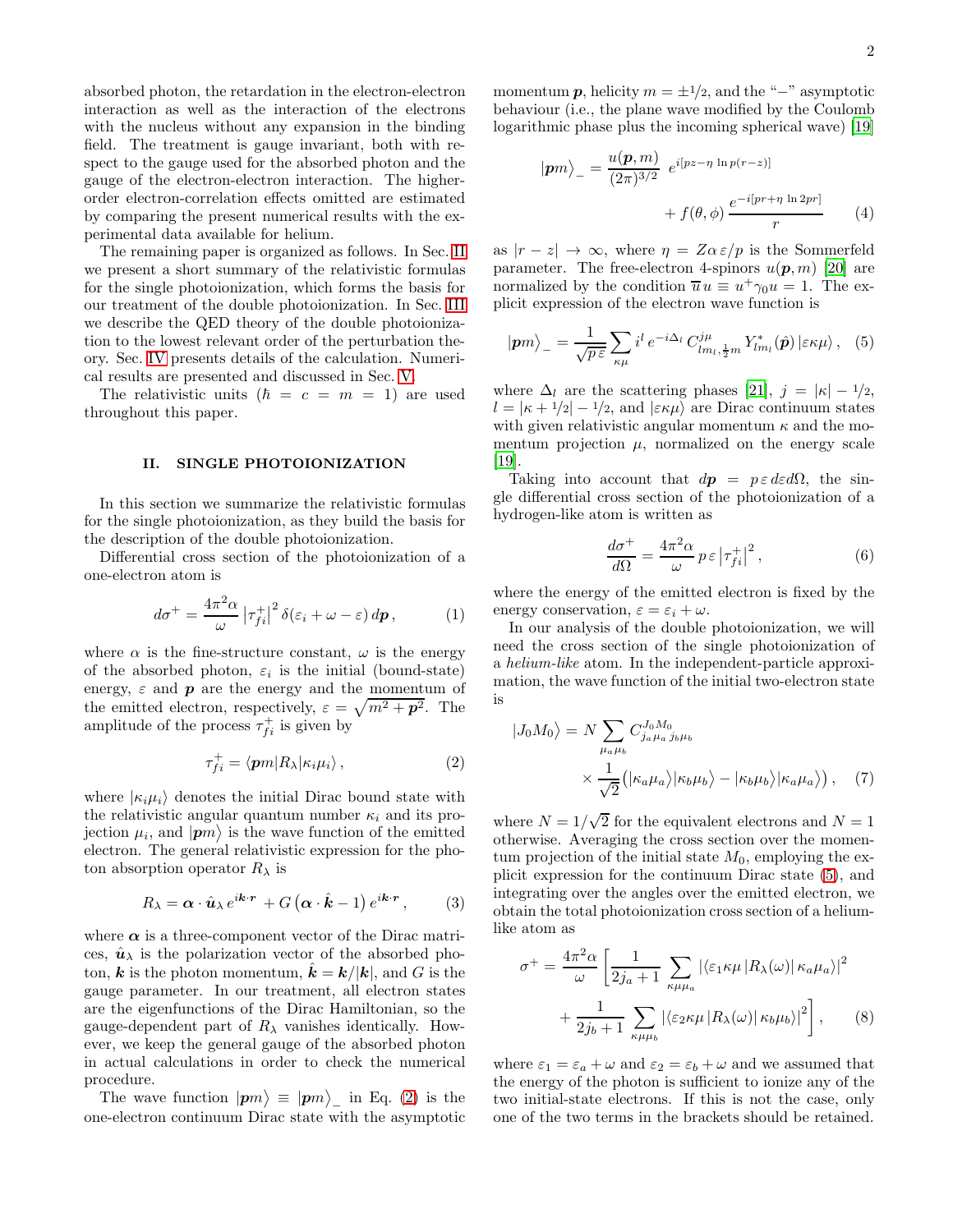

<span id="page-2-1"></span>FIG. 1: Feynman diagrams representing the double photoionization of a helium-like atom.  $a$  and  $b$  denote the bound electron states,  $p_1$  and  $p_2$  are the continuum electron states, k denotes the incoming photon. Double lines denote electrons propagating in the binding nuclear field.

The electron correlation effects on  $\sigma^+$  omitted in the independent-particle approximation are well studied in the literature. In particular, the leading nonrelativistic term of the  $1/Z$  expansion of the high-energy asymptotics of  $\sigma^+$  was obtained in Ref. [\[22](#page-9-15)]. However, since we are presently interested in the ratio of the double-to-single photoionization cross sections  $\sigma^{++}/\sigma^+$ , we prefer to treat both these cross sections on the same footing, i.e., to the leading nonvanishing order of perturbation theory with respect to the electron-electron interaction.

## <span id="page-2-0"></span>III. DOUBLE PHOTOIONIZATION: GENERAL FORMULAS

According to the general rules of quantum field theory [\[23\]](#page-9-16), the differential cross section of the double photoionization is

$$
d\sigma^{++} = \frac{4\pi^2\alpha}{\omega} \left| \tau_{fi}^{++} \right|^2 \delta(\varepsilon_i + \omega - \varepsilon_1 - \varepsilon_2) \, dp_1 \, dp_2 \,, \tag{9}
$$

where  $(\varepsilon_1, \mathbf{p}_1)$  and  $(\varepsilon_2, \mathbf{p}_2)$  are the energy and the momentum of the two final-state electrons, respectively,  $\varepsilon_i$ is the energy of the initial bound state, and  $\tau_{fi}^{++}$  is the amplitude of the process. To the leading order of perturbation theory, the amplitude of the process is represented by the two Feynman diagrams shown in Fig. [1,](#page-2-1) where the antisymmetrization of the initial and the final two-electron states is assumed.

The initial-state wave function is the same as for the single photoionization [see Eq.  $(7)$ ] and the initial-state energy is  $\varepsilon_i = \varepsilon_a + \varepsilon_b$ . The wave function of the final state is

$$
|\boldsymbol{p}_{1}m_{1}, \boldsymbol{p}_{2}m_{2}\rangle_{-} = \frac{1}{\sqrt{2}} (|\boldsymbol{p}_{1}m_{1}\rangle_{-}|\boldsymbol{p}_{2}m_{2}\rangle_{-} - |\boldsymbol{p}_{2}m_{2}\rangle_{-}|\boldsymbol{p}_{1}m_{1}\rangle_{-}) . \qquad (10)
$$

Note that in the present approach, we use the wave functions that do not include any electron-correlation effects (apart from the antisymmetrization); the electronelectron interaction enters explicitly into the amplitude of the process [see Eq. [\(16\)](#page-3-1) below]. In the nonrelativistic case, this approach has been successfully applied to

the double photoionization by many authors, notably in Refs. [\[4,](#page-9-3) [24\]](#page-9-17). Although the formal parameter of the perturbative expansion is  $1/Z$ , the leading-term approximation was shown to adequately describe the double photoionization even for helium. Our present treatment is aimed primarily at the helium-like ions, for which the perturbative expansion converges much faster than for helium.

The triple differential cross section of the double photoionization obtained from Eq. [\(9\)](#page-2-2) is

$$
\frac{d^3\sigma^{++}}{d\Omega_1 d\Omega_2 d\varepsilon_1} = \frac{4\pi^2 \alpha}{\omega} p_1 p_2 \varepsilon_1 \varepsilon_2
$$
\n
$$
\times \sum_{m_1 m_2} \left| \tau_{\lambda}^{++}(\boldsymbol{p}_1 m_1, \boldsymbol{p}_2 m_2; \omega, J_0 M_0) \right|^2,
$$
\n(11)

where the energy of the second electron is fixed by the energy conservation,  $\varepsilon_2 = \varepsilon_a + \varepsilon_b + \omega - \varepsilon_1$ . The energy distribution of the emitted electrons can be conveniently parameterized by the fractional energy sharing parameter x,

<span id="page-2-6"></span><span id="page-2-3"></span>
$$
\varepsilon_1 = m + x \left( \omega - \omega_{\rm cr} \right), \tag{12}
$$

<span id="page-2-7"></span>
$$
\varepsilon_2 = m + (1 - x)(\omega - \omega_{\rm cr}), \qquad (13)
$$

where  $\omega_{\rm cr}$  is the threshold value of the photon energy (the double ionization energy). In our approximation,  $\omega_{\rm cr} = 2m - \varepsilon_a - \varepsilon_b.$ 

Let us now consider the single differential cross section  $d\sigma^{++}/d\varepsilon_1$ . Substituting the explicit expression for the continuum wave function  $(5)$  into Eq.  $(11)$ , integrating over the angles, and summing over  $m_1$  and  $m_2$ , we arrive at

<span id="page-2-2"></span>
$$
\frac{d\sigma^{++}}{d\varepsilon_1} = \frac{4\pi^2 \alpha}{\omega} \sum_{\kappa_1 \kappa_2 \mu_1 \mu_2} \left| \tau_{\lambda}^{++}(\varepsilon_1 \kappa_1 \mu_1, \varepsilon_2 \kappa_2 \mu_2; \omega, J_0 M_0) \right|^2, \tag{14}
$$

where the amplitude contains only the spherical-wave Dirac continuum states.

The total cross section is obtained as an integral of the single differential cross section over a half of the energy sharing interval

<span id="page-2-5"></span><span id="page-2-4"></span>
$$
\sigma^{++} = \int_{m}^{m+(\omega-\omega_{cr})/2} d\varepsilon_1 \frac{d\sigma^{++}}{d\varepsilon_1}
$$

$$
= (\omega - \omega_{cr}) \int_0^{\frac{1}{2}} dx \frac{d\sigma^{++}}{d\varepsilon_1}.
$$
(15)

The other half of the energy interval corresponds to interchanging the first and the second electron, which is already accounted for by the wave function.

The general expression for the transition amplitude of the double photoionization process can be obtained by the two-time Green's function method [\[23\]](#page-9-16),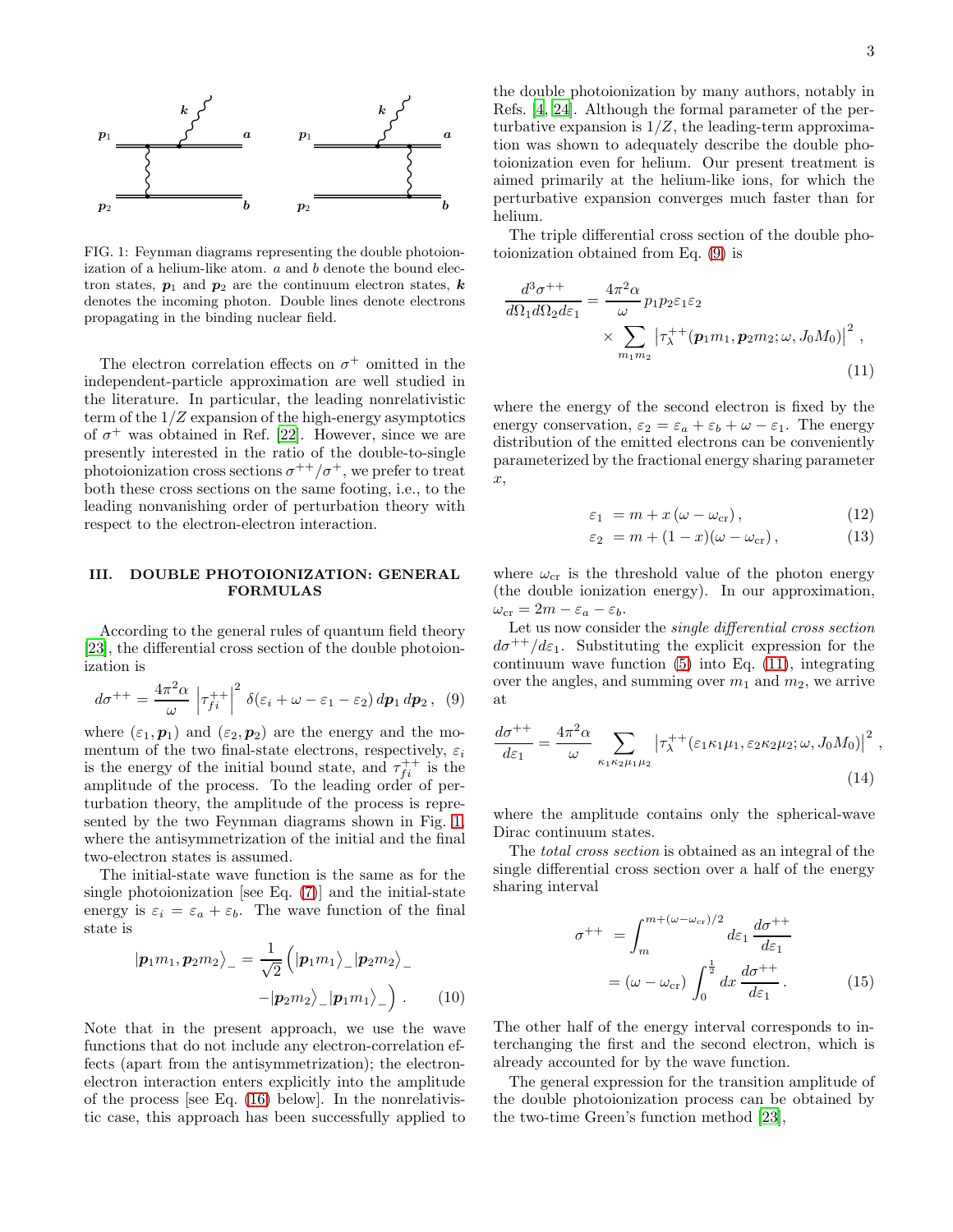<span id="page-3-1"></span>.

$$
\tau_{\lambda}^{++}(\varepsilon_{1}\kappa_{1}\mu_{1},\varepsilon_{2}\kappa_{2}\mu_{2};\omega,J_{0}M_{0}) = N \sum_{\mu_{a}\mu_{b}} C_{j_{a}\mu_{a}j_{b}\mu_{b}}^{J_{0}M_{0}} \sum_{PQ} (-1)^{P+Q} \times \sum_{\varepsilon_{Q}a} \frac{\langle P\varepsilon_{1} P\varepsilon_{2} | I(\Delta_{P\varepsilon_{2}Qb}) | nQb \rangle \langle n | R_{\lambda} | Qa \rangle}{\varepsilon_{Qa} + \omega - \varepsilon_{n}(1 - i0)} + \frac{\langle P\varepsilon_{1} | R_{\lambda} | n \rangle \langle n P\varepsilon_{2} | I(\Delta_{P\varepsilon_{2}Qb}) | QaQb \rangle}{\varepsilon_{P\varepsilon_{1}} - \omega - \varepsilon_{n}(1 - i0)} \left\{ \frac{\langle n | R_{\lambda} | n \rangle \langle n | R_{\lambda} | Qa \rangle}{\varepsilon_{P\varepsilon_{2}} - \omega - \varepsilon_{n}(1 - i0)} \right\} \tag{16}
$$

The first term in the brackets corresponds to the electronelectron interaction modifying the final-state electron wave function (the left graph in Fig. [1\)](#page-2-1) and the second one, the initial-state electron wave function (the right graph in Fig. [1\)](#page-2-1). The summation over  $P$  and  $Q$  corresponds to the permutation of the initial and final electrons,  $P \varepsilon_1 P \varepsilon_2 = (\varepsilon_1 \varepsilon_2)$  or  $(\varepsilon_2 \varepsilon_1)$ ,  $Q a Q b = (ab)$  or  $(ba)$ , and  $(-1)^{P}$  and  $(-1)^{Q}$  are the permutations sign. The summation over  $n$  in Eq. [\(16\)](#page-3-1) runs over the complete Dirac spectrum,  $\Delta_{ab} \equiv \varepsilon_a - \varepsilon_b$ , and  $I(\Delta)$  is the electronelectron interaction operator,

$$
I(\omega) = e^2 \alpha_\mu \alpha_\nu D^{\mu\nu}(\omega, \mathbf{x}_{12}), \qquad (17)
$$

where  $D^{\mu\nu}$  is the photon propagator,  $\alpha_{\mu} = (1, \alpha)$  are the Dirac matrices. In the Feynman gauge, the electronelectron interaction takes the form

$$
I^{\text{Feyn}}(\omega) = \alpha \left(1 - \alpha_1 \cdot \alpha_2\right) \frac{e^{i|\omega|x_{12}}}{x_{12}}, \quad (18)
$$

where  $x_{12} = |\mathbf{x}_1 - \mathbf{x}_2|$ . In the Coulomb gauge, the electron-electron interaction acquires an additional term, which can be expressed as

$$
I^{\text{Coul}}(\omega) = I^{\text{Feyn}}(\omega) + \alpha \left[ 1 - \frac{(\alpha_1 \cdot \nabla_1)(\alpha_2 \cdot \nabla_2)}{\omega^2} \right] \frac{1 - e^{i|\omega| x_{12}}}{x_{12}}.
$$
\n(19)

### <span id="page-3-0"></span>IV. NUMERICAL CALCULATION

The final formulas for the single and double photoionization cross sections are presented in Appendices [A](#page-6-0) and [B.](#page-8-0) The calculation of the single photoionization cross section is straightforward, in contrast to that of the double photoionization. The major difficulty in the numerical evaluation of the double photoionization is the summation over the complete spectrum of the Dirac equation. In this work we use the approach based on the analytical representation of the Dirac Coulomb Green function, which is represented by an infinite sum over the partial waves. The numerical approach was developed in the previous works [\[25](#page-9-18)[–27\]](#page-9-19), where it was used for calculating the QED and electron-electron interaction corrections to the radiative recombination of electrons with highly charged ions.

For a given value of the relativistic angular momentum quantum number  $\kappa$ , the radial part of the Dirac Coulomb Green function is represented in terms of the two-component solutions of the radial Dirac equation regular at the origin  $(\phi_{\kappa}^0)$  and the infinity  $(\phi_{\kappa}^{\infty})$ ,

$$
G_{\kappa}(E, r_1, r_2) = -\phi_{\kappa}^{\infty}(E, r_1) \phi_{\kappa}^{0^T}(E, r_2) \theta(r_1 - r_2) - \phi_{\kappa}^{0}(E, r_1) \phi_{\kappa}^{\infty^T}(E, r_2) \theta(r_2 - r_1),
$$
\n(20)

where  $E$  denotes the energy argument of the Green function,  $r_1$  and  $r_2$  are the radial arguments, and  $\theta$  is the step function. For the point Coulomb potential, the regular and irregular solutions of the radial Dirac equation are expressed analytically in terms of the Whittaker functions of the first and second kind (for explicit formulas see, e.g., Ref. [\[28\]](#page-9-20)).

<span id="page-3-2"></span>When the energy argument  $E$  is real and greater than the electron rest mass  $E > m$ , the Dirac Green function is a complex multi-valued function. So, care should be taken in this case to choose the correct branch (i.e., the sign of the imaginary part) of the Green function. The branch of the Green function is fixed by the sign of the infinitesimal imaginary addition  $i0$  in the energy denominators of Eq. [\(16\)](#page-3-1). Specifically, the energy argument of the Green function in the first term in the brackets of Eq. [\(16\)](#page-3-1),  $\varepsilon_{Qa} + \omega$ , is greater than the electron mass. For positive-energy intermediate states, the energy denominator takes the form  $\varepsilon_{Qa} + \omega - \varepsilon_n + i0$ , which implies that the energy argument of the Green function has a small positive imaginary addition and, therefore, the branch cut of the Green function  $[m,\infty)$  should be approached from above.

<span id="page-3-3"></span>A serious problem arises in the numerical evaluation of the radial integrals for the left graph in Fig. [1](#page-2-1) (with the electron correlation modifying the final-state wave function). In this case, the continuum-state Dirac wave function has to be integrated together with the Dirac Green function with the energy argument  $E > m$  and the spherical Bessel function. All three functions are strongly oscillating and slowly decreasing for large radial arguments. It is practically impossible to accurately evaluate such integral by a straightforward numerical integration. In this work, we use the method of the complex-plane rotation of the integration contour, which was previously applied by us to the evaluation of the free-free transition integrals in the bremsstrahlung [\[29\]](#page-9-21).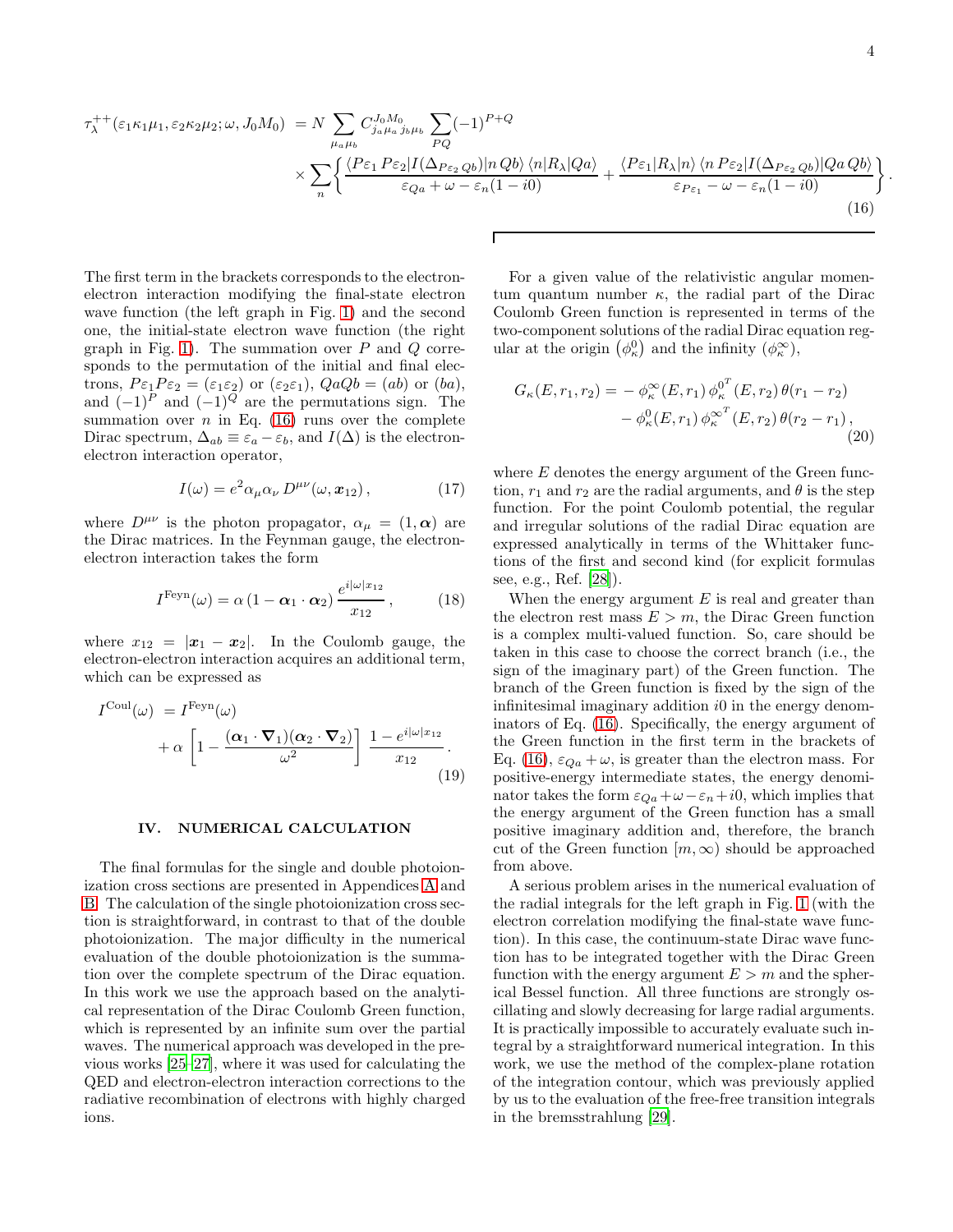We now consider the evaluation of the problematic radial integrals in more details. Let us introduce the radius of the atom  $R$ , which is defined as the smallest distance at which all the bound-state electron wave functions vanish. In the inner region  $r < \mathcal{R}$ , evaluation of each partialwave expansion term of the amplitude [Eq. [\(16\)](#page-3-1)] involves a three-dimensional radial integration. In the outer region  $r > \mathcal{R}$ , however, all the integrals involving the bound-state wave functions reach their asymptotical values and only an one-dimensional integral of the free-free type needs to be evaluated. The general form of such integral is

$$
J_{\mathcal{R}} = \int_{\mathcal{R}}^{\infty} dr \, r^2 \, j_L(k_3 r) \, f_{\kappa_2}^i(E_2, r) \, \phi_{\kappa_1}^{\infty^j}(E_1, r) \,, \tag{21}
$$

where  $j_L$  is the spherical Bessel function originating from the photon propagator in the electron-electron interaction,  $f^i$  is the radial component of the Dirac continuum wave function  $(i = 1, 2)$ , and  $\phi^{\infty^j}$  is the radial component of the irregular solution of the Dirac equation originating from the Green function  $(j = 1, 2)$ . The energy conservation requires that  $E_1 = E_2 + k_3$ , which leads to the inequality  $p_1 > p_2 + k_3$ , where  $p_{1,2} = \sqrt{E_{1,2}^2 - m^2}$  are the electron momenta associated with the corresponding energies. We now analytically continue the integrand of Eq.  $(21)$  into the complex r plane and take into account the asymptotical behaviour of individual functions for large values of  $\text{Im}(r)$ ,

$$
f_{\kappa_2}(E_2, r) \sim \exp [p_2 |Im(r)|], \qquad (22)
$$

$$
\phi_{\kappa_1}^{\infty}(E_1, r) \sim \exp\left[p_1 \operatorname{Im}(r)\right], \qquad (23)
$$

$$
j_l(k_3r) \sim \exp[k_3 |Im(r)|], \qquad (24)
$$

where only the leading exponential behaviour is kept. We observe that, rotating the integration contour in the integral [\(21\)](#page-4-1) into the lower complex half-plane  $r \rightarrow$  $-ir$ , we transform the strongly oscillating integrand into an exponentially decreasing one, which falls off as  $\exp\left[-(p_1-p_2-k_3)r\right]$  for large r. After the rotation of the contour, the integral can be easily evaluated numerically up to a desired precision.

After the radial integrals are successfully evaluated, the remaining problem is the summation of the partialwave expansions. Altogether there are five partial-wave expansions to be delt with: the expansions of the both final electron wave functions, the Green function, the wave function of the absorbed photon, and the photon propagator of the electron-electron interaction. After the angular momentum selection rules are taken into account, only two partial-wave expansions of the two final-state electrons remain unbound. The corresponding expansion parameters are  $\kappa_1$  and  $\kappa_2$  in Eq. [\(14\)](#page-2-4). The convergence of the resulting double partial-wave expansion is good for the photon energies near the threshold  $\omega \sim \omega_{\rm cr}$  and a non-symmetric energy sharing  $x \ll 1/2$  but gradually deteriorates when  $\omega$  increases and x approaches  $\frac{1}{2}$ . In the most difficult case considered here,  $\omega/\omega_{cr} \approx 30$  and

 $x = \frac{1}{2}$ , up to  $(|\kappa_1|, |\kappa_2|) = (15, 15)$  partial waves were included into the calculation. The truncated partial wave expansion was extrapolated into infinity by using the  $\epsilon$ resummation algorithm (see, e.g., Ref. [\[30\]](#page-9-22)).

In order to check the numerical procedure, we evaluated the nonrelativistic limit of our calculations. The easiest way to do this is to decrease the value of the fine structure constant (or, equivalently, to increase the value of the speed of light) by a large factor. However, a straightforward implementation of this scheme leads to numerical instabilities, since the relativistic operators involve products of the upper and the lower components of the Dirac wave function and the lower component vanishes in the nonrelativistic limit. In order to avoid this problem, we express the lower component in terms of the upper component as

$$
f_{\kappa}(r) = \frac{1}{2m} \left( \frac{d}{dr} + \frac{1+\kappa}{r} \right) g_{\kappa}(r), \qquad (25)
$$

<span id="page-4-1"></span>which is valid to the leading order in  $Z\alpha$ . After this substitution, our relativistic code yielded a stable numerical limit when the fine structure constant was decreased by orders of magnitude, thus giving us the nonrelativistic limit.

### <span id="page-4-0"></span>V. RESULTS AND DISCUSSION

We start this section with a discussion of the total cross section of the double photoionization. As explained previously, our approach accounts for the electron correlation to the first order of perturbation theory. Within this approximation we perform a rigorous relativistic treatment, without any further simplifications. This approach is expected to yield accurate results for heavy helium-like ions, whereas for light ions, the precision of the method gradually deteriorates with decrease of the nuclear charge. For helium, the relativistic effects are weak but the electron correlation is strong, so that in this case our approach predictably yields worse results than the modern nonrelativistic methods. However, we will use the helium case for estimating the higher-order electron correlation effects omitted, having in mind that in helium-like ions these effects are suppressed by the inverse power of the nuclear charge.

In Fig. [2,](#page-5-0) we compare the nonrelativistic limit of our calculations of the ratio of the double-to-single photoionization cross section  $R(\omega) \equiv \sigma^{++}/\sigma^+$  in helium-like ions with the experimental data available for helium and with the theoretical high-energy limits. In order to facilitate the analysis of the results, we plot the scaled ratio  $Z^2 R(\omega)$  as a function of the ratio  $\omega/\omega_{\rm cr}$ .

Firstly, we confirm the known statement [\[31](#page-9-23), [32\]](#page-10-0) that the *nonrelativistic limit* of the scaled ratio  $\overline{R}(\omega) \equiv$  $Z^2R(\omega/\omega_{\rm cr})$  is well described by a universal function that does not depend on the nuclear charge number. We will show later that this universal scaling is strongly violated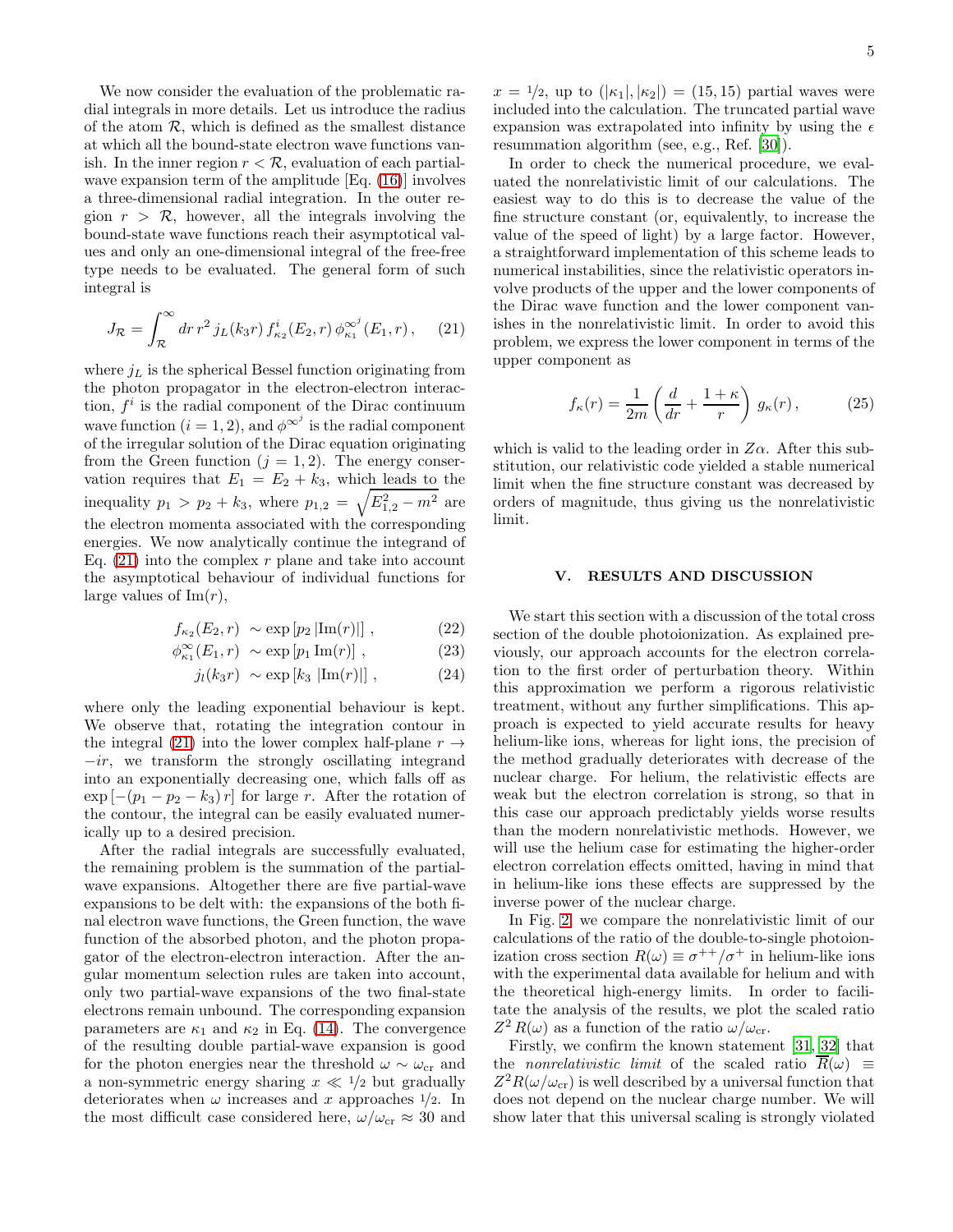

<span id="page-5-0"></span>FIG. 2: (Color online) Comparison of the nonrelativistic limit of the present calculations with the experimental results for helium and the nonrelativistic theoretical high-energy limits. The solid (black) line shows our nonrelativistic results for  $Z = 2$ ; the dashed (blue) line, for  $Z = 40$ ; the dasheddotted (red) line, for  $Z = 54$ . (The three lines are practically indistinguishable on the picture.) The triangles, squares, and diamonds represent the experimental results for helium obtained in Refs. [\[34](#page-10-1)[–37\]](#page-10-2), respectively. The dotted line shows the nonrelativistic high-energy limit calculated to the leading order of the perturbation theory [\[4](#page-9-3)]. The dash-dot-dotted line shows the nonrelativistic asymptotical limit calculated with the fully correlated wave functions [\[5](#page-9-24), [6](#page-9-4)].

by the relativistic effects. Fig. [2](#page-5-0) shows that the numerical results calculated for different nuclear charges are practically indistinguishable from each other in the nonrelativistic limit.

Secondly, we observe good agreement between our nonrelativistic results and the leading term of the 1/Z expan-sion of the asymptotics [\[4,](#page-9-3) [33\]](#page-10-3),  $R_{0,1/Z} = 0.0932/Z^2$ . The deviation of our numerical results from the experimental data [\[34](#page-10-1)[–37\]](#page-10-2) is consistent with the deviation of the perturbative asymptotical value  $R_{0,1/Z}$  from the fully correlated result  $R_{0,\text{corr}} = 0.0658/Z^2$  [\[5,](#page-9-24) [6](#page-9-4)]. We, therefore, estimate the higher-order electron-correlation effects omitted in the present treatment to be about  $2/Z \times 30\%$  for the ratio  $R(\omega)$ .

We now turn to our relativistic calculations. Fig. [3](#page-7-0) presents our numerical results obtained with a step-bystep inclusion of individual relativistic effects for several helium-like ions. The four different treatments compared are (i) the nonrelativistic calculation (dotted line), (ii) the calculation with the relativistic wave functions but with neglecting the retardation in the electron-electron interaction and all multipoles of the absorbed photon higher than the relativistic E1 transition (dash-dotted line), (iii) the calculation with the relativistic wave functions and the full retardation but without the higher multipoles of the absorbed photon (dashed line), and (iv) the full relativistic treatment (solid line).

We observe that for moderate photon energies,  $\omega/\omega_{\rm cr} \lesssim 3$ , the dominant relativistic effect is the retardation in the electron-electron interaction, whereas for high photon energies,  $\omega/\omega_{\rm cr} \gtrsim 10$ , the effect of the higher multipoles of the absorbed photon becomes dominant. Altogether, the relativistic effects are large and change qualitatively the shape of the energy dependence of the ratio  $R(\omega)$  already for medium-Z ions. In particular, the maximum of the curve located for helium at  $\omega/\omega_{cr} \approx 2.5$ disappears for  $Z > 20$  and  $R(\omega)$  becomes a monotonically growing function (at least, up to the maximal photon energies accessible in our calculations), which is in contrast to the nonrelativistic case where  $R(\omega)$  gradually decreases to approach a constant high-energy limit from above. It is interesting to note that similarly strong relativistic effects were recently reported for the nonelastic electron scattering from the hydrogen-like ions [\[38\]](#page-10-4). Significant effects caused by the magnetic dipole and electric quadrupole transitions in the double photoionization of helium-like ions were previously reported in Ref. [\[39\]](#page-10-5).

In order to check our relativistic calculations, we employed different gauges for the absorbed photon and, separately, for the photon propagator of the electronelectron interaction. We found that the gauge-dependent term in the photon absorbtion operator [see Eq. [\(3\)](#page-1-4)] vanishes in the actual calculations. Independently, we demonstrated that our calculations with the electronelectron interaction operator in the Feynman and the Coulomb gauges [see Eqs. [\(18\)](#page-3-2) and [\(19\)](#page-3-3)] yield the same results. This was an important cross-check of the numerical procedure since the contributions of the two diagrams in Fig. [1](#page-2-1) are separately not gauge invariant. As an additional test, we calculated the contribution of the right graph in Fig. [1](#page-2-1) independently by a different numerical technique based on the B-spline representation of the Dirac Coulomb Green function [\[40\]](#page-10-6).

The results of our relativistic calculations for various helium-like ions are summarized in Fig. [4.](#page-7-1) It can be readily seen that the relativistic effects strongly violate the nonrelativistic scaling rule stating that the function  $\overline{R}(\omega) \equiv Z^2 R(\omega/\omega_{cr})$  does not depend on the nuclear charge. The relativistic enhancement of the ratio of the double-to-single photoionization cross sections can be conveniently parameterized as

<span id="page-5-1"></span>
$$
R(\omega, Z) = R_{\rm NR}(\omega, Z) \left[ 1 + (Z\alpha)^2 \frac{\omega}{\omega_{\rm cr}} f_{\rm rel}(\omega, Z) \right], (26)
$$

where  $R_{\text{NR}}$  is the nonrelativistic limit of the ratio  $\sigma^{++}/\sigma^+$  and  $f_{\text{rel}}$  is a smooth function of the nuclear charge  $Z$  and photon energy  $\omega$ . This function is plotted for several nuclear charges in Fig. [5.](#page-8-1) We observe that the numerical values of  $f_{rel}$  lay within the interval of (1.5, 3.5) for the wide range of nuclear charge numbers and photon energies. We also found that for  $Z \leq 20$ ,  $f_{\text{rel}} \approx 3$  and is nearly Z-independent. In particular, for helium and 1 keV photon energy ( $\omega/\omega_{cr} \approx 13$ ), the above formula predicts the relativistic enhancement of about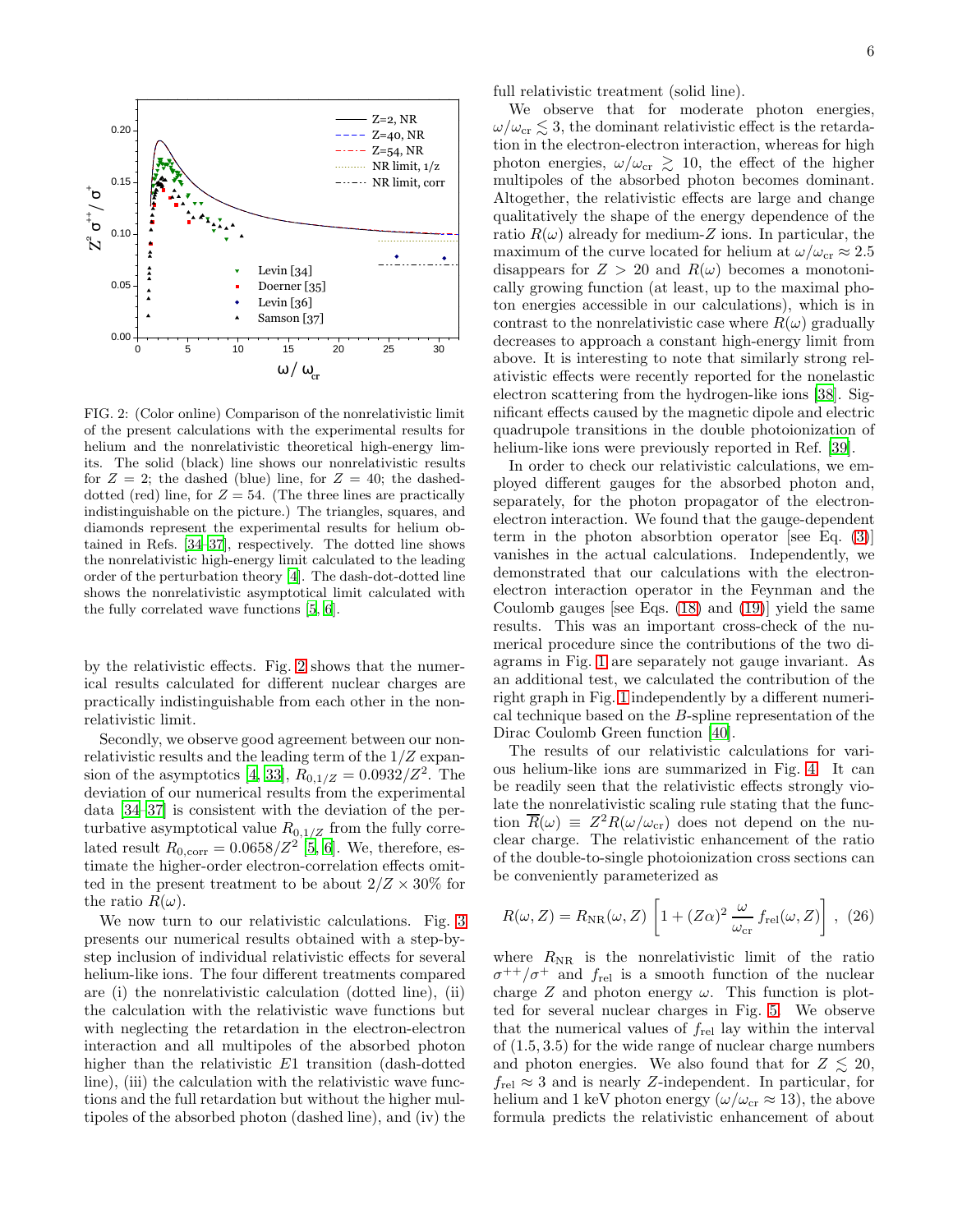0.8%, which is negligible at the current level of experimental precision.

The normalized energy distribution of the ejected electrons is shown in Fig. [6](#page-8-2) for several nuclear charges and photon energies. Again, we observe that the scaled energy distribution does not depend on the nuclear charge in the nonrelativistic limit and that this scaling is violated by the relativistic effects. Note that in the case of the energy distribution, the differential cross section has to be scaled by the factor of  $Z^2(Z\alpha)^2/\sigma^+$  and not by  $Z^2/\sigma^+$  as for the total cross section; the additional factor is due to the fact that the integration interval in Eq. [\(15\)](#page-2-5) is proportional to  $(Z\alpha)^2$ . We also confirm the known statement [\[4\]](#page-9-3) that the highly asymmetric energy sharing between the two emitted electrons dominates at the high photon energies, with one of the electrons carrying away most of the photon energy.

## VI. CONCLUSION

In this paper, we presented a relativistic calculation of the double photoionization of helium-like atoms. Our approach is based on the partial-wave representation of the Dirac continuum states and accounts for the retardation in the electron-electron interaction, the higher-order multipoles of the absorbed photon as well as the interaction of the electrons with the nucleus without any expansion in the binding field. The electron-electron interaction is taken into account to the first order of perturbation theory. The omitted higher-order electron correlation effects are estimated by comparing our numerical results for atomic helium with the experimental results and the available nonrelativistic theory. The calculational results are shown to be gauge invariant both with respect of the gauge of the absorbed photon and the gauge of the electron-electron interaction.

Our calculation shows that the relativistic effects become prominent in the double photoionization cross section already for medium-Z ions. These effects change the shape of the energy dependence of the ratio of the double-to-single photoionization  $R(\omega)$  drastically. In particular, the well-known constant high-energy asymptotic behaviour of  $R(\omega)$  in helium gives place to the monotoni-

We note that the reported magnitude of the relativistic effects is insufficient to explain the large discrepancy between theory and experiment observed for the double K-shell photoionization in neutral atoms. In particular, for the photon energy of 90 keV in silver  $(\omega/\omega_{cr} = 1.73)$ , we obtain the relativistic enhancement of about 50% [see Eq. [\(26\)](#page-5-1)], which is much smaller than the 4-fold disagreement between theory and experiment [\[13\]](#page-9-25).

It should be mentioned that in the present investigation we do not consider the Compton scattering mechanism of the total double photoionization, which is known to contribute significantly for high-energy photons [\[5\]](#page-9-24). This reaction channel is more difficult for a relativistic calculation than the photoabsorption considered in the present work. To a certain extent, the photoabsorption and the Compton mechanisms of the double photoionization can be distinguished in the experiment by measuring the momentum vector of the recoil ions [\[41\]](#page-10-7).

#### Acknowledgement

The work reported in this paper was supported by the Helmholtz Gemeinschaft (Nachwuchsgruppe VH-NG-421). The computations were partly performed on the computer cluster of St. Petersburg State Polytechnical University.

# <span id="page-6-0"></span>Appendix A: Single photoionization: calculation formulas

In order to perform integrations over the angular variables in the matrix element of the photon absorption operator, we fix the z-axis of our coordinate system to be directed along the photon momentum  $k$  and assume that the polarization vector  $\hat{u}$  has the only nonvanishing spherical component  $u_{\lambda}$  ( $\lambda = \pm 1$ ). The result for the matrix element of the gauge-independent part of the photon absorption operator is

$$
\langle \kappa_a \mu_a | \alpha \cdot \hat{\mathbf{u}} \rangle e^{i\mathbf{k} \cdot \mathbf{r}} | \kappa_n \mu_n \rangle = (-1) \sum_{JL} i^{1+L} \Pi_L (-1)^{j_n - \mu_n} C_{j_a \mu_a, j_n - \mu_n}^{J\lambda} C_{L0, 1\lambda}^{J\lambda} P_{JL}(an) , \tag{A1}
$$

where  $\Pi_L = \sqrt{2L+1}$  and the initial and final states are the Dirac states with given relativistic angular momentum quantum number  $\kappa$  and the momentum projection  $\mu$ . The radial integrals  $P_{JL}$  are

$$
P_{JL}(an) = \int_0^\infty dr \, r^2 \, j_L(\omega r) \left[ g_n(r) \, f_a(r) \, S_{JL}(\kappa_n, -\kappa_a) - f_n(r) \, g_a(r) \, S_{JL}(-\kappa_n, \kappa_a) \right],\tag{A2}
$$

where  $j_L$  is the spherical Bessel function,  $g_i$  and  $f_i$  are the upper and the lower radial components of the Dirac wave function, respectively, and  $S_{JL}$  are the angular coefficients given by Eqs. (C7)-(C9) of Ref. [\[42\]](#page-10-8). The matrix element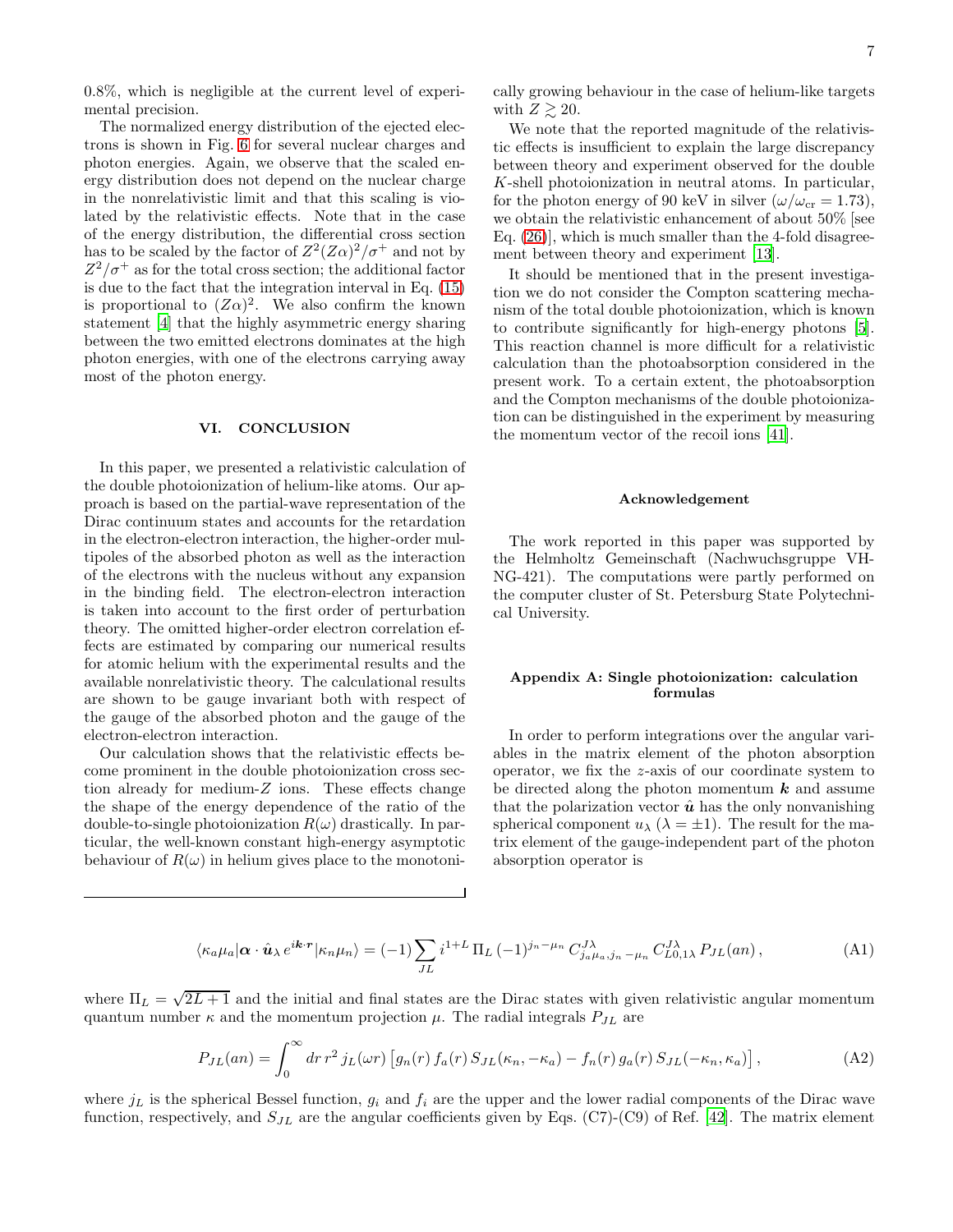

<span id="page-7-0"></span>FIG. 3: (Color online) Comparison of the results of the fully relativistic calculations (solid line, black) with results of various approximate treatments. The dotted (red) line represents the nonrelativistic limit. The dashed-dotted (blue) line is obtained with the relativistic wave functions but without retardation and with including the relativistic E1 transition only. The dashed (green) line shows the results obtained with the relativistic wave functions and the full retardation but with including the relativistic E1 transition only. The threshold photon energy of the double photoionization is  $\omega_{cr} = 2.56 \text{ keV}$  for  $\text{Ne}^{8+}$ ,  $\omega_{\rm cr} = 10.60$  keV for  $Ca^{18+}$ , and  $\omega_{\rm cr} = 43.75$  keV for  $Zr^{38+}$ .



<span id="page-7-1"></span>FIG. 4: (Color online) Relativistic results for the scaled ratio of the double photoionization cross section  $\sigma^{++}$  to the single photoionization cross section  $\sigma^+$ , for helium-like ions with different nuclear charges  $Z$ , as a function of the photon energy  $\omega$  divided by the threshold photon energy of the double photoionization  $\omega_{\rm cr}$ .

of the gauge-dependent part of the photon absorption operator can be evaluated as

$$
\langle \kappa_a \mu_a | (\boldsymbol{\alpha} \cdot \hat{\boldsymbol{k}} - 1) e^{i\boldsymbol{k} \cdot \boldsymbol{r}} | \kappa_n \mu_n \rangle = (-1) \sum_{JL} i^L \Pi_L (-1)^{j_n - \mu_n} C_{j_a \mu_a, j_n - \mu_n}^{J0} \left[ i C_{L0, 10}^{J0} P_{JL}(an) + \delta_{J, L} C_L(\kappa_a, \kappa_n) R_L(an) \right],
$$
\n(A3)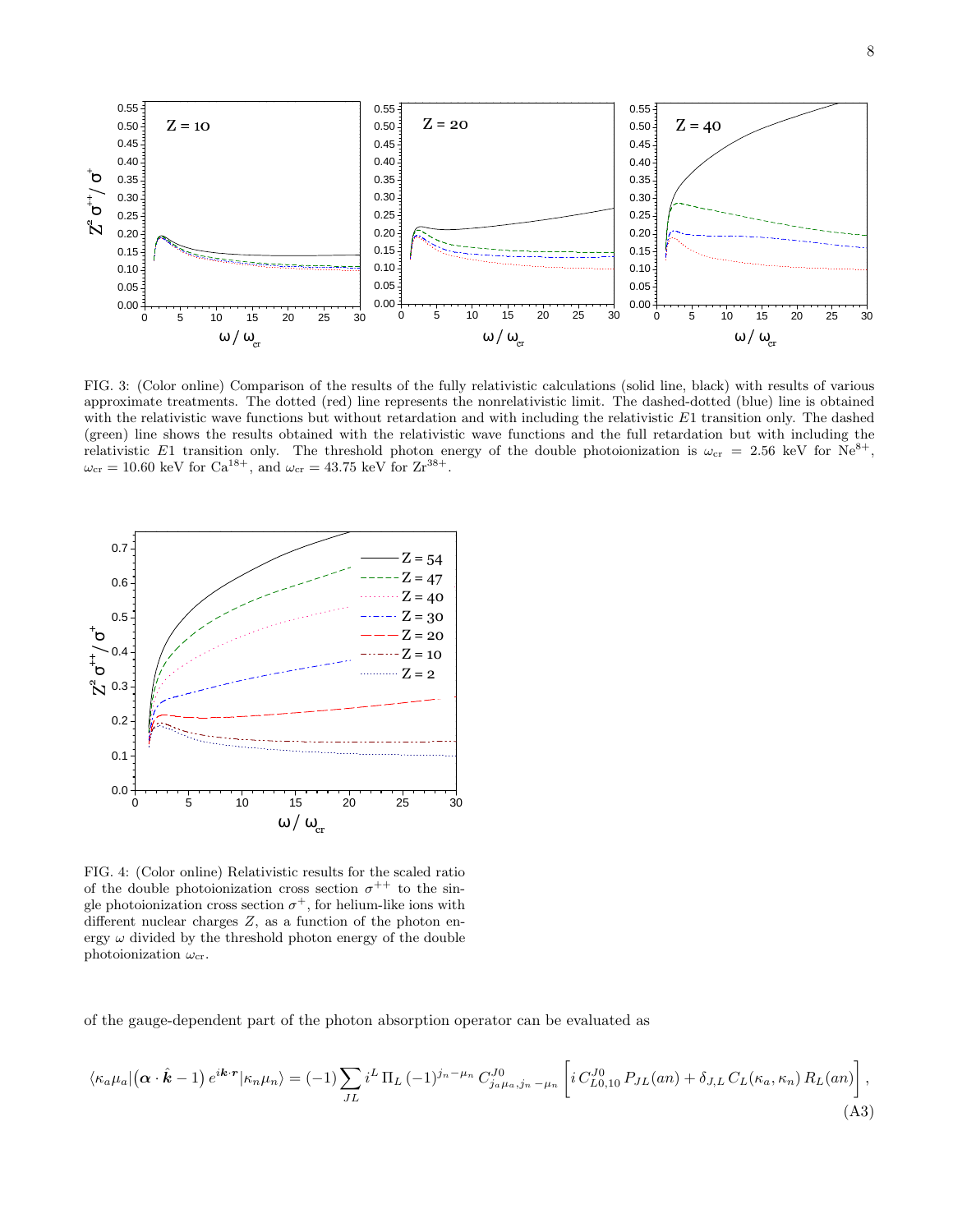

<span id="page-8-1"></span>FIG. 5: (Color online) Relativistic enhancement function  $f_{rel}$ defined by Eq. [\(26\)](#page-5-1), for different helium-like ions.



<span id="page-8-2"></span>FIG. 6: (Color online) Normalized energy distribution of the ejected electrons as a function of the energy sharing parameter  $x$ defined by Eqs. [\(12\)](#page-2-6) and [\(13\)](#page-2-7), for different nuclear charge numbers and photon energies.

where the angular coefficients  $C_L$  are given by Eq. (C10) of Ref. [\[42\]](#page-10-8) and  $R_L$  is the radial integral

$$
R_L(an) = \int_0^\infty dr \, r^2 \, j_L(\omega r) \left[ g_n(r) \, g_a(r) + f_n(r) \, f_a(r) \right]. \tag{A4}
$$

#### <span id="page-8-0"></span>Appendix B: Double photoionization: calculation formulas

Let us write the amplitude [\(16\)](#page-3-1) as

$$
\tau_{\lambda}^{++} = \tau_{12ab} - \tau_{21ab} - \tau_{12ba} + \tau_{21ba} , \qquad (B1)
$$

where  $\tau_{12ab}$  corresponds to the part of Eq. [\(16\)](#page-3-1) with  $P \epsilon_1 P \epsilon_2 = \epsilon_1 \epsilon_2$  and  $Q a Q b = a b$  and the remaining three terms are obtained by permutations. The contributions due to the two terms in the braces of Eq. [\(16\)](#page-3-1) will be denoted by subscripts  $A$  and  $B$ , respectively,  $\tau_{12ab} = \tau_{12ab,A} + \tau_{12ab,B}.$ 

The calculation formulas take the simplest form in the case when the initial electron state is the ground state of the atom. In this case, the permutation over the a and b electrons yields just a combinatorial factor and all summations over the momentum projections can be evaluated in the closed form. The result for the single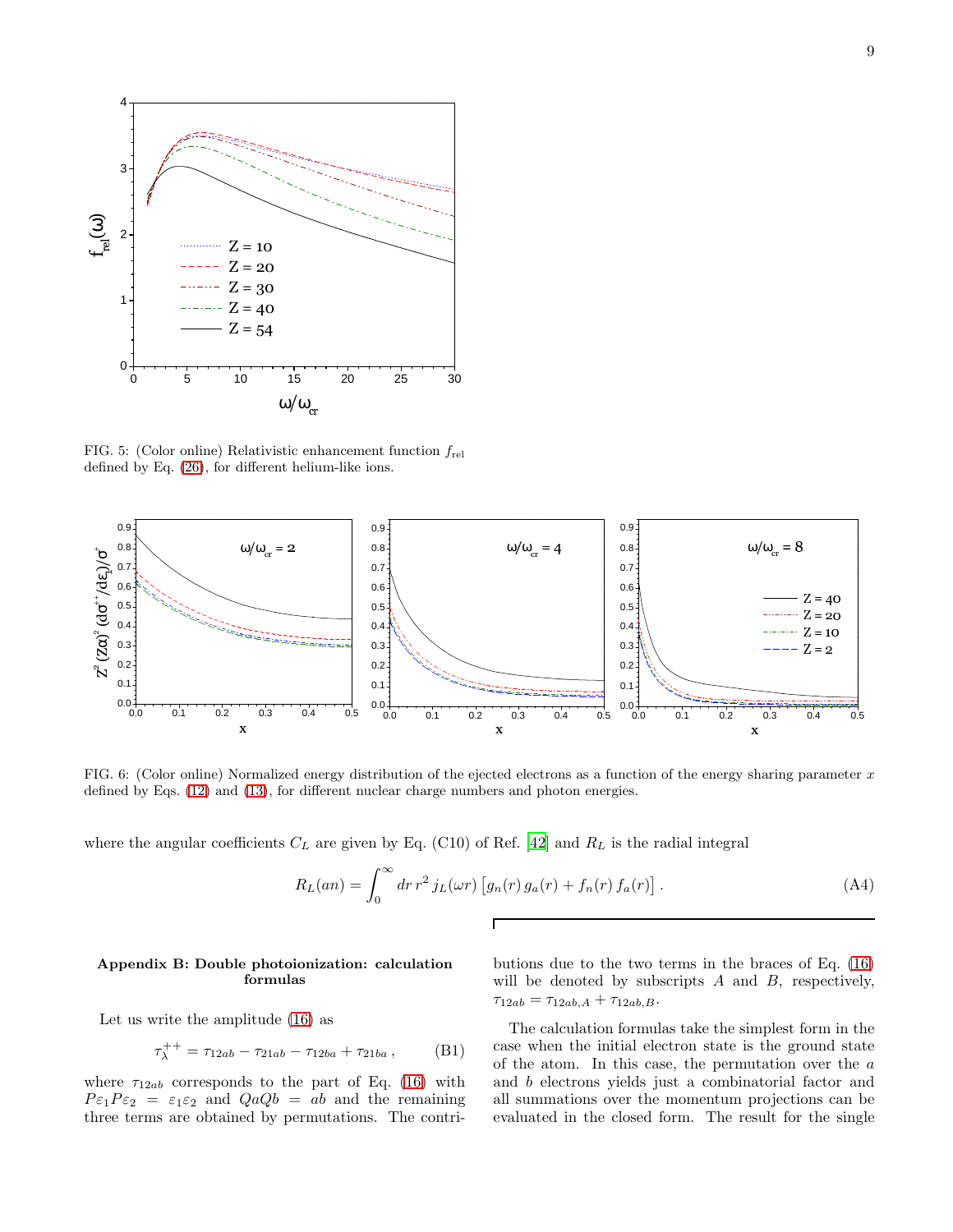differential cross section is

$$
\frac{d\sigma^{++}}{d\varepsilon_1} = \frac{4\pi^2 \alpha}{\omega} \sum_{\kappa_1 \kappa_2 J} \left| 2 \left[ \tilde{\tau}_{12ab} + (-1)^{j_1 - j_2 + J} \tilde{\tau}_{21ab} \right] \right|^2.
$$
\n(B2)

 $\widetilde{\tau}_{12ab,A} = \frac{\alpha}{\sqrt{2}}$  $\sqrt{2}$  $\overline{\phantom{0}}$  $LL'$ <sub>κn</sub>  $(-1)^{i^{1+L} \prod_L C_{L0,1\lambda}^{J\lambda} \frac{(-1)^{L'+J+j_n+j_2}}{\sqrt{2}}}$  $\sqrt{2}$  $\left\{\begin{array}{ccc} j_1 & j_2 & J \\ \frac{1}{2} & j_n & L' \end{array}\right\} \sum_n$ n  $R_{L'}(\Delta, \varepsilon_1 \varepsilon_2 nb) P_{JL}(na)$  $\varepsilon_a + \omega - \varepsilon_n$  $(B3)$ 

and

$$
\widetilde{\tau}_{12ab,B} = \frac{\alpha}{\sqrt{2}} \sum_{LL'\kappa_n} (-1) i^{1+L} \Pi_L C_{L0,1\lambda}^{J\lambda} \frac{\delta_{j_n,j_2}}{\sqrt{2}(2j_2+1)} \sum_n \frac{P_{JL}(\varepsilon_1 n) R_{L'}(\Delta, n\varepsilon_2 ab)}{\varepsilon_1 - \omega - \varepsilon_n},
$$
\n(B4)

where  $R_L(\Delta, abcd)$  is the relativistic generalization of the Slater integral for the electron-electron interaction given by Eqs. (C1)-(C10) of Ref. [\[42\]](#page-10-8) and  $\Delta = \varepsilon_2 - \varepsilon_b$ .

- <span id="page-9-0"></span>[1] J. S. Briggs and V. Schmidt, J. Phys. B 33, R1 (2000).
- <span id="page-9-1"></span>[2] H. Kossmann, V. Schmidt, and T. Andersen, Phys. Rev. Lett. 60, 1266 (1988).
- <span id="page-9-2"></span>[3] F. Maulbetsch and J. S. Briggs, Phys. Rev. Lett. 68, 2004 (1992).
- <span id="page-9-3"></span>[4] M. Y. Amucia, E. G. Drukarev, V. G. Gorshkov, and M. P. Kazachkov, J. Phys. B 8, 1248 (1975).
- <span id="page-9-24"></span>[5] L. R. Andersson and J. Burgdörfer, Phys. Rev. Lett.  $71$ , 50 (1993).
- <span id="page-9-4"></span>[6] R. C. Forrey, H. R. Sadeghpour, J. D. Baker, J. D. Morgan, and A. Dalgarno, Phys. Rev. A 51, 2112 (1995).
- <span id="page-9-5"></span>[7] J.-Z. Tang and I. Shimamura, Phys. Rev. A 52, R3413 (1995).
- [8] A. S. Kheifets and I. Bray, Phys. Rev. A 54, R995 (1996).
- [9] K. W. Meyer, C. H. Greene, and B. D. Esry, Phys. Rev. Lett. 78, 4902 (1997).
- <span id="page-9-6"></span> $[10]$  Y. Qiu, J.-Z. Tang, J. Burgdörfer, and J. Wang, Phys. Rev. A 57, R1489 (1998).
- <span id="page-9-7"></span> $[11]$  E. P. Kanter, R. W. Dunford, B. Krässig, and S. H. Southworth, Phys. Rev. Lett. 83, 508 (1999).
- [12] S. H. Southworth, E. P. Kanter, B. Krässig, L. Young, G. B. Armen, J. C. Levin, D. L. Ederer, and M. H. Chen, Phys. Rev. A 67, 062712 (2003).
- <span id="page-9-25"></span>[13] E. P. Kanter, I. Ahmad, R. W. Dunford, D. S. Gemmell, B. Krässig, S. H. Southworth, and L. Young, Phys. Rev. A 73, 022708 (2006).
- [14] J. Hoszowska, A. K. Kheifets, J.-C. Dousse, M. Berset, I. Bray, W. Cao, K. Fennane, Y. Kayser, M. Kavčič, J. Szlachetko, and M. Szlachetko, Phys. Rev. Lett. 102, 073006 (2009).
- <span id="page-9-8"></span>[15] J. Hoszowska, J.-C. Dousse, W. Cao, K. Fennane, Y. Kayser, M. Szlachetko, J. Szlachetko, and M. Kavčič, Phys. Rev. A 82, 063408 (2010).
- <span id="page-9-9"></span>[16] S. W. Epp, J. R. C. López-Urrutia, G. Brenner, V. Mäckel, P. H. Mokler, R. Treusch, M. Kuhlmann, M. V. Yurkov, J. Feldhaus, J. R. Schneider, M. Wellhöfer,

M. Martins, W. Wurth, and J. Ullrich, Phys. Rev. Lett. 98, 183001 (2007).

- <span id="page-9-10"></span>[17] A. Simon, A. Warczak, T. ElKafrawy, and J. A. Tanis, Phys. Rev. Lett. 104, 123001 (2010).
- <span id="page-9-11"></span>[18] G. Bednarz, D. Sierpowski, T. Stöhlker, A. Warczak, H. Beyer, F. Bosch, A. Bräuning-Demian, H. Bräuning, X. Cai, A. Gumberidze, S. Hagmann, C. Kozhuharov, D. Liesen, X. Ma, P. Mokler, A. Muthig, Z. Stachura, and S. Toleikis, Nucl. Instrum. Methods B 205, 573 (2003), 11th International Conference on the Physics of Highly Charged Ions.
- <span id="page-9-12"></span>[19] J. Eichler and W. Meyerhof, Relativistic Atomic Collisions, Academic Press, San Diego, 1995.
- <span id="page-9-13"></span>[20] M. E. Rose, Relativistic Electron Theory, John Wiley & Sons, NY, 1961.
- <span id="page-9-14"></span>[21] J. Eichler and T. Stöhlker, Phys. Rev.  $439, 1$  (2007).
- <span id="page-9-15"></span>[22] A. Mikhailov, A. Nefiodov, and G. Plunien, Phys. Lett. A 358, 211 (2006).
- <span id="page-9-16"></span>[23] V. M. Shabaev, Phys. Rep. **356**, 119 (2002).
- <span id="page-9-17"></span>[24] A. I. Mikhailov, I. A. Mikhailov, A. N. Moskalev, A. V. Nefiodov, G. Plunien, and G. Soff, Phys. Rev. A 69, 032703 (2004).
- <span id="page-9-18"></span>[25] V. M. Shabaev, V. A. Yerokhin, T. Beier, and J. Eichler, Phys. Rev. A 61, 052112 (2000).
- [26] V. A. Yerokhin, V. M. Shabaev, T. Beier, and J. Eichler, Phys. Rev. A 62, 042712 (2000).
- <span id="page-9-19"></span>[27] V. A. Yerokhin and A. Surzhykov, Phys. Rev. A 81, 062703 (2010).
- <span id="page-9-20"></span>[28] P. J. Mohr, G. Plunien, and G. Soff, Phys. Rep. 293, 227 (1998).
- <span id="page-9-21"></span>[29] V. A. Yerokhin and A. Surzhykov, Phys. Rev. A 82,  $[30]$  E. Caliceti.
- <span id="page-9-22"></span>Caliceti, M. Meyer-Hermann, P. Ribeca, A. Surzhykov, and U. Jentschura, Phys. Rep. 446, 1 (2007).
- <span id="page-9-23"></span>[31] M. A. Kornberg and J. E. Miraglia, Phys. Rev. A 49,